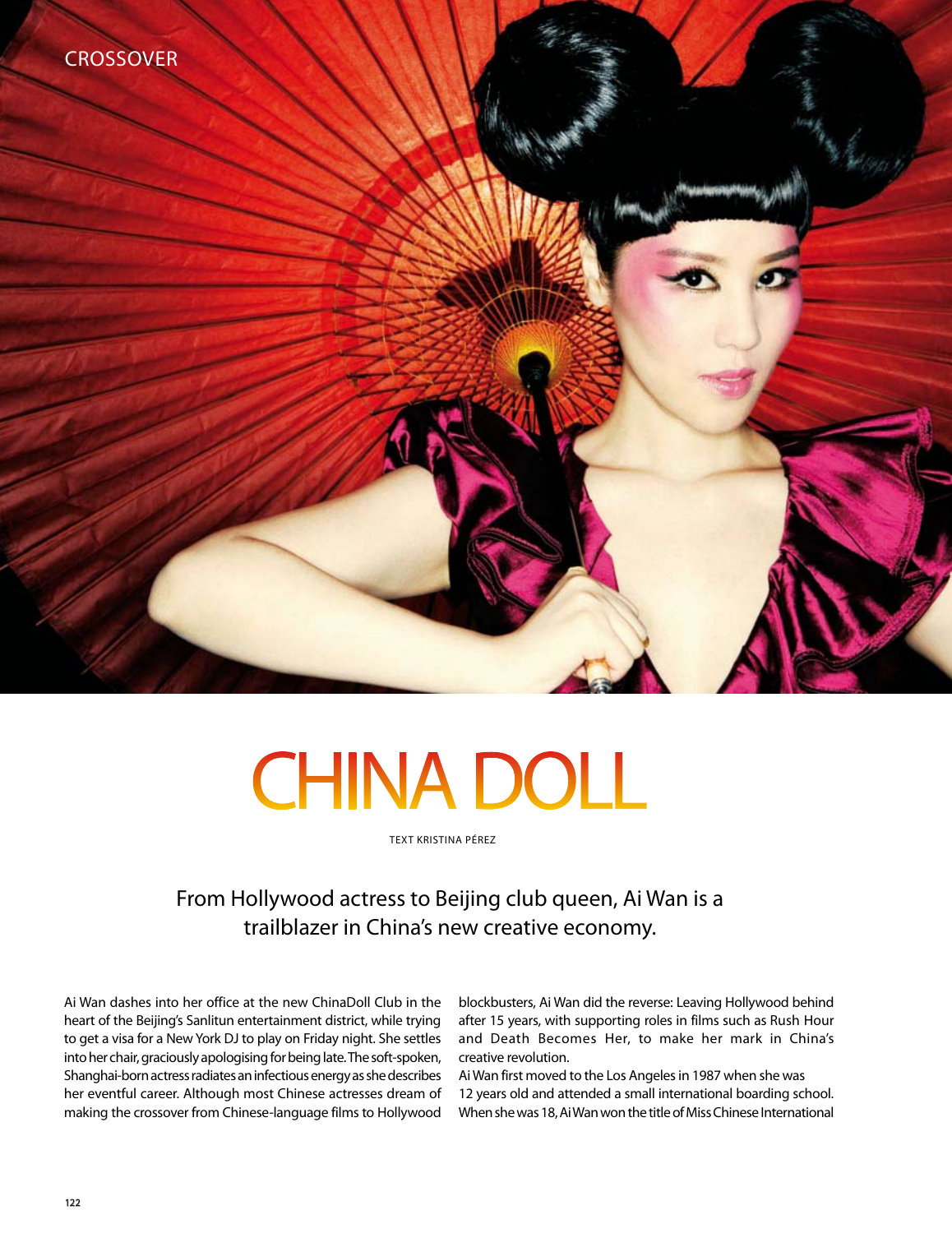U.S.A., and like a scene from a movie, was discovered on Sunset Boulevard by a talent agent. This quickly led to modelling and print assignments that included her first job for the fabled American lingerie company, Frederick's of Hollywood, and a stint as a Playboy Bunny. Soon after, her career in show business took off, with roles in movies and TV series such as ER, music videos like Melissa Ethridge's Fallen Down, all the while attending UCLA film school. A decade later, a serendipitous meeting with a Chinese TV producer in Beijing brought her back to China and for the first time exposed her to a Chinese audience.

In three years, she had channelled her success into a number of projects including the founding of an interior design firm, Epic Design. A host at China's International Fashion Week, she is also a well-regarded culture columnist for China's influential Modern Weekly magazine and the co-author of The Madness of Appetite, along with a number of famous artists, which topped the country's bestseller list for 2005-2006. In 2006, the progressive Outlook Magazine dubbed Ai Wan a 'Leader of the new rising creative class in Beijing', in acknowledgement of her many creative ventures. Ai Wan's popular ChinaDoll club that doubles as a home for the arts and a nightclub, is a combination of her creative talents and entrepreneurial instincts. The documentary film Yasukuni that was produced by her, however, was mired in controversy. On release, Yasukuni has met with much animosity in Japan and calls by right-wing politicians for its banning because it explores the Shinto shrine, focusing on Naoji Kariya, the last tradesman alive who forged the swords traditionally used by Japanese military officers. The documentary follows the story of the blades—what they were used for, particularly the Nanjing Massacre of 1937, which is still a bone of contention in Japan-China relations. Ai Wan was present at the film's screening at the Sundance Film Festival, where it received critical acclaim, as it did at the Berlin, Cannes and Hong Kong film festivals. The documentary awaits its international release sometime this year. Ai Wan spends an afternoon with L'Officiel talking about her multi-dimensional career and her many creative projects.

#### L'OFFICIEL: Was it difficult to move from Shanghai to California as a preteen?

AI WAN: I was around 12 when I moved and went straight to a private boarding school in San Marino—the part of town with a lot of old money. The school was very small with only 140 students and famous for its volleyball team! I thought I already knew how to speak English when I arrived because I was the class representative in my school in China, but actually it was terrible. For example, I tried to make a phone call from a public phone and the operator asked me to dial 1 before 310 (the area code) but I couldn't understand it so I had to run to the study hall to get someone to help me. But you learn.

#### What did you learn from your early career in Hollywood? I started my early career by taking the challenge of giving thousands and thousands of auditions, hard core training, competing with talented actors for different roles…. A lot of people have a hard

time handling rejection—when they see problems they run away but I think because of the nature of my job I learned to be very strong and I take rejection very well. For example, if you go to five to seven casting calls a week, every month for years then that adds up to a lot of rejection. You realise that it's not because of you. It's because they decided to go for a different character or a blonde or a brunette. And other times, it helps you to reevaluate yourself and think about what you can do better—and then you learn to be very professional and calm. Belief is also part of the game. And that actually taught me to believe that if I'm fully prepared, if I know what I'm doing, if I understand and learn my skills, I have a fair shot. I think that's what America taught me.

What prompted your move from Hollywood to Beijing?

I was a little fed up and disappointed with the kind of roles I was getting from Hollywood. They were very typecast. No matter how hard you fight…you will always just be a martial artist or a mistress character in the movies—it's all about cleavage and legs really. You can compete with Caucasians for better more powerful, smarter projects, and better characters but they are mainly designed for a white, mainstream audience…. Don't get me wrong. At the beginning of my career, I was a Hawaiian Tropic Girl and Playboy Bunny and I have no problem with playing those characters, but after a while you want to play something more interesting.

I had never acted in Chinese, so to actually act in my own language was an exciting thought. When I came back to celebrate my father's 60th birthday, I ran into a TV executive and he asked me where I acted and I said in the States, they thought I was crazy. That was back in 2001. They asked me to send some video tapes, which I did. Later they responded back saying that they can't promise me anything but they wanted to see me one more time. So I packed two suitcases, left my Hollywood home, where from my balcony I could see the sunrise and sunset and the Hollywood sign, and I came back to heavily polluted Beijing. I haven't worn my bikini for the last four years!

#### Did you have reverse culture or re-entry shock?

I came back and immediately I had this television project, Sha Qing, playing this heroine whose family had just come back from the U.S. And I was cast, all thanks to my foreign experience! (Laughs) I didn't know anyone and I didn't understand the system, but I knew 'Camera! Action!' A lot of people wondered why I was doing this since I was from Hollywood. They were expecting a drama queen to show up, but I knew I was asking for a different experience so I was prepared.

What is the concept behind ChinaDoll Club? How is it different from other nightclubs in Beijing, or indeed, nightclubs in general?

The reason that we're different from the others is because the creators are artists. I come from a film background. [It makes] you understand that you have to communicate with people—what's your message to send out? How do you project beauty? It's based